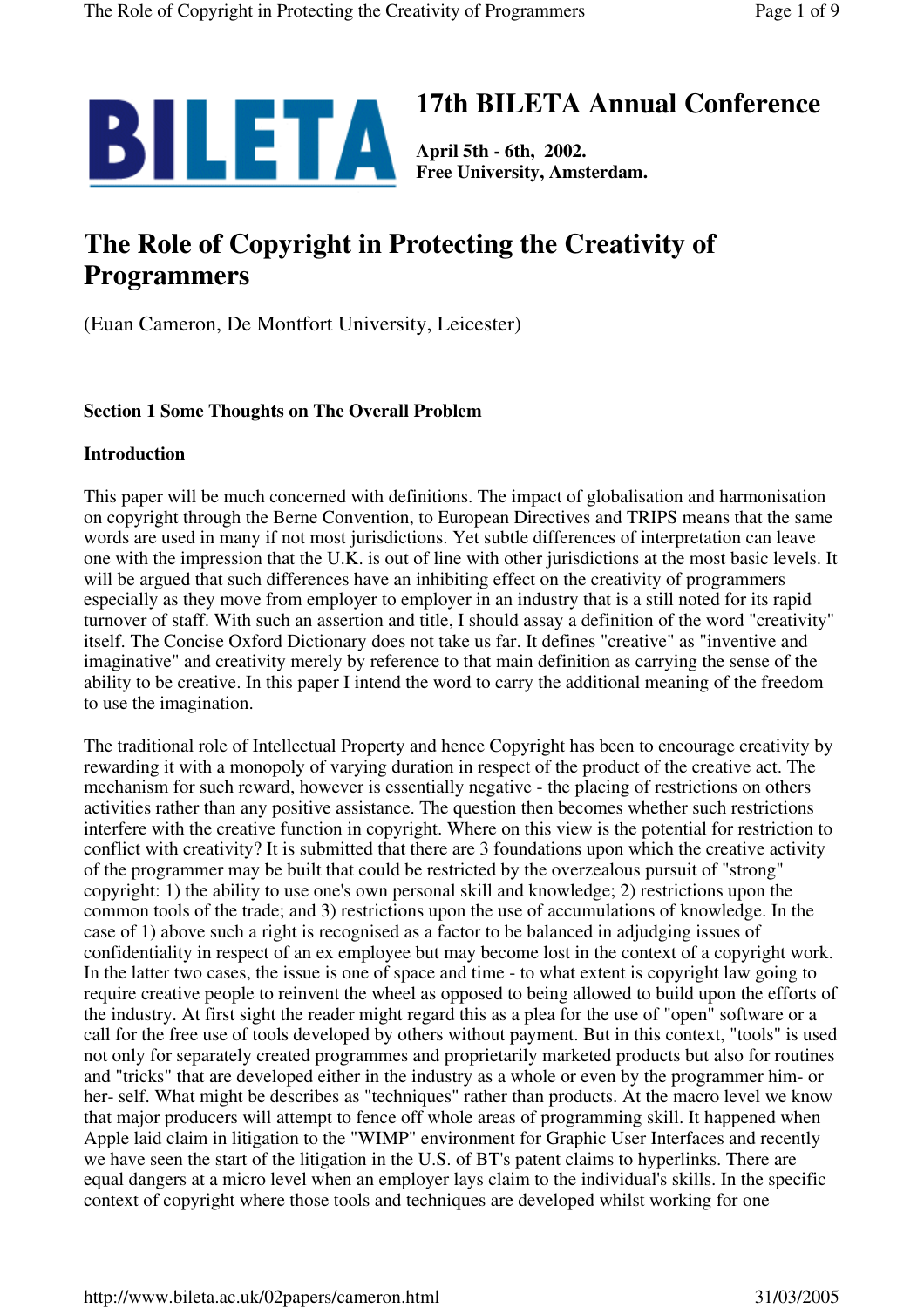employer, the danger comes from the fact that they are tied up within a program produced for the employer. Copyright law must find a way to separate such skill from the proprietary product. Perhaps the same point can be made in the less obvious context of databases especially those that are an integral part of the working of a program. It is after all of the nature of computers that they involve operations on a scale that cannot be carried in the programmer's head. The use of old work as an "aide memoire" to the new is necessary to the freedom of movement of programmers.

# **Programming Style**

These comments need to be placed in the context of the changing nature of programming over the years. The linear model of 2<sup>nd</sup> and 3<sup>rd</sup> generation languages meant that it was possible to imagine a relatively straightforward and unified structure to a program as encapsulated in a flow chart. Although the view could be criticised in detail, it would not be entirely unrealistic to imagine a single creative effort flowing from start to finish. Such an image becomes less realistic in more modern languages where overall programs are broken down into a more modular structure. Particular tasks are performed by the coding of self-contained routines and assigned a role within the program as a whole. If concentration is given to such routines then the job of programming becomes one of assembling such routines to carry out the necessary tasks and of providing the means for the overall program to call upon individual modules / routines at the appropriate time.

Such routines may be written afresh by the programmer or may be taken or modified from a "bank" of such routines. That bank may consist of the programmer's own collected store of solutions to performing particular tasks, built up either during employment or even before it. Alternatively it may be part of the common pool of knowledge within a particular company. It is also quite likely to be derived in part from documentation provided by the owner of the programming language itself. This could include routines for particular expected tasks that are included within the languages' manuals or, for example, upon a website containing FAQs or providing a discussion forum for a common interest group of users. Part of the task of the programmer may include the adaptation of such published "common" material to the needs of a particular program. It must be appreciated that such tricks or techniques of the trade available in a "bank" extend not only to the routines themselves but also to the methodologies used to link them and make them work efficiently together.

By far the most realistic of the recent U.K. cases, is the case of Cantor Fitzgerald[1], discussed below. Of present significance is one passage where the judge is criticising an expert relied upon by Cantor Fitzgerald. The example given by the Judge to illustrate his criticism involved approximately 10 lines of code which were very similar to those in the allegedly infringing program and which were used by Cantor's expert to suggest copying. However the similarity could be explained because such coding is shown in the Systems Services manual for the language being used. Thus the evidence did not suggest the copying hypothesised. By suggesting that this represents a realistic view, I mean that it is a case that acknowledges the way in which a program is constructed from modules that may be derived from various pre existing sources rather than from some species of entire immaculate conception.

# **Creativity**

From the above it is submitted that creativity can only flourish if three concepts are promoted:

"reference" - this is an important concept in art and literature. Much if not most great art and literature has progressed by incorporating reference to previous works: a "code" for the knowledgeable. It is one of the worries of the tendency towards "strong" copyright that it ignores such traditions. Likewise a science such as programming develops by building upon the work of others - or, in the context of a former employee, one's own previous work. At the least one should be cautious in cutting off the use of such work as an "aide memoire." This, it is submitted was a key issue in Cantor Fitzgerald International v Tradition (UK) Limited,. The programmers had access to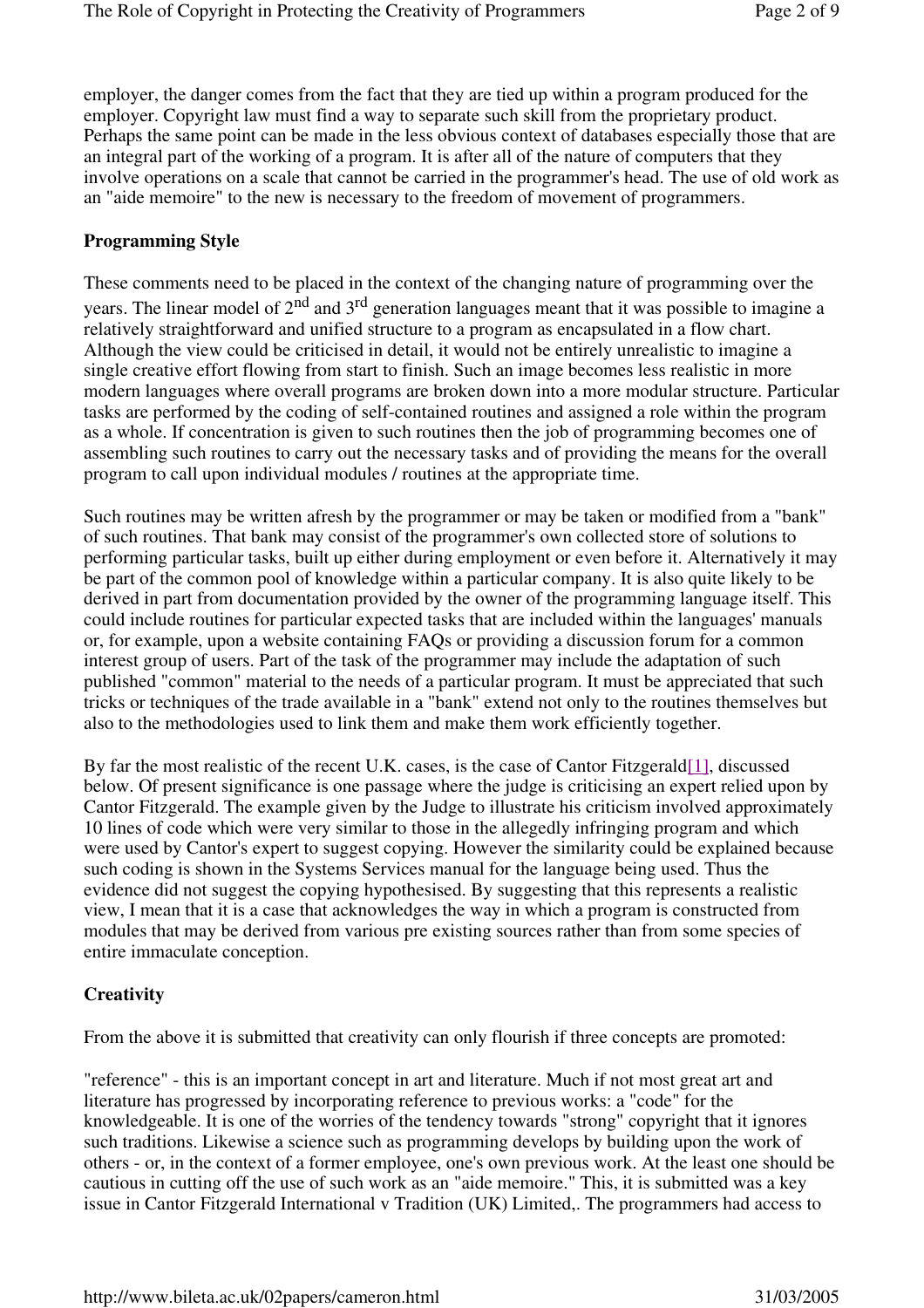their work for their previous employer when writing the allegedly infringing programs. Clearly such reference to an earlier work provides a trail for the purposes of causation. But it will be suggested that too much emphasis is put on causation in the U.K. in adjudging copying. There is the risk that the mere fact of referring to one's own previous work will be regarded as sufficient proof of infringement. Is consultation to be equated with copying?

Industry standard solutions should be available to all.

The merely commonplace should not be regarded as personal to a particular program and hence the property of an employer who owns a program incorporating some commonplace idea.

Obviously 2) and 3) are of less import to the individual programmer than 1) except in the sense that the potential for copyright protection being given to such incorporation may have an inhibiting effect on the style of composition and hence creativity. Nevertheless they have been key issues in the great battles for program copyright and the desirability or otherwise of "strong" copyright. It is a battle highlighted in the differing policy approaches taken by the U.S. judges in the Lotus<sup>[2]</sup> and Apple<sup>[3]</sup> cases. Judge Keeton in Lotus extolled the virtues of forcing new program developers to seek new ways of expressing the same idea so that progress can be achieved in the search for difference. He argued that such "strong" copyright was the way to strengthen the industry as a whole. By contrast, Judge Walker in Apple argued that this could involve a wasteful duplication of effort which imposes an unnecessary cost upon new creation. And of course, the tenor of the outcome in the Apple litigation was that there must be limits upon the degree to which one company can place a fence around the common heritage of the industry. It is difficult to see how such ideas can impact on U.K. law The case of Ibcos specifically rejected the attempt in John Richardson Computers v Flanders to import such concepts into U.K. law. In a recent article Professor Samuelson[4] has pointed out that the American courts and indeed their copyright structure is much better equipped to engage such policy considerations. It is precisely because of this that one fears the causation-led U.K. approach to infringement.

#### **Before, During and After**

The discussion thus far shows that the restrictions on programmers may be divided into the internal and the external. By external influences I mean those that are imposed on the industry as a whole, restricting creativity by fencing off an industry standard or commonplace technique. But this paper is more concerned with the internal - restrictions upon the use of the programmer's own skill and knowledge when someone else has acquired a claim to a work that embodies such skill and knowledge through some relationship with the programmer. It is suggested that such a relationship could take one of three forms: collaboration, commission or employment. The question to be asked in each case is how much can be taken from the relationship when it ceases? Or, to turn it round, how much freedom exists to use knowledge acquired during the relationship? In looking at these questions one might take a simple model of before, during and after the relationship. e.g. Before: how much of that which has been brought to the relationship by the programmer survives until after the relationship and how much is subsumed into work during the relationship? e.g. During: how much credit is to be given for the work that is done during the continuation of the relationship? e.g. After: to what extent is the future employment and method of working of the programmer restricted by the other party to the relationship.

Immediately one sees that these are not mutually exclusive divisions. For example, issues as to what restrictions are created at the end of an employment are mirrored by limits on what can be brought into a new employment. It is particularly difficult to isolate issues peculiar to the continuance of the employment from disputes that occur after the employment. For the commissioned programmer there are questions of ownership that are resolved, subject to contract and assignment, in favour of the programmer as author. For the collaborator, then the issues are those of potential co-authorship or separating an apparently unified work in to the separate efforts that are required for separate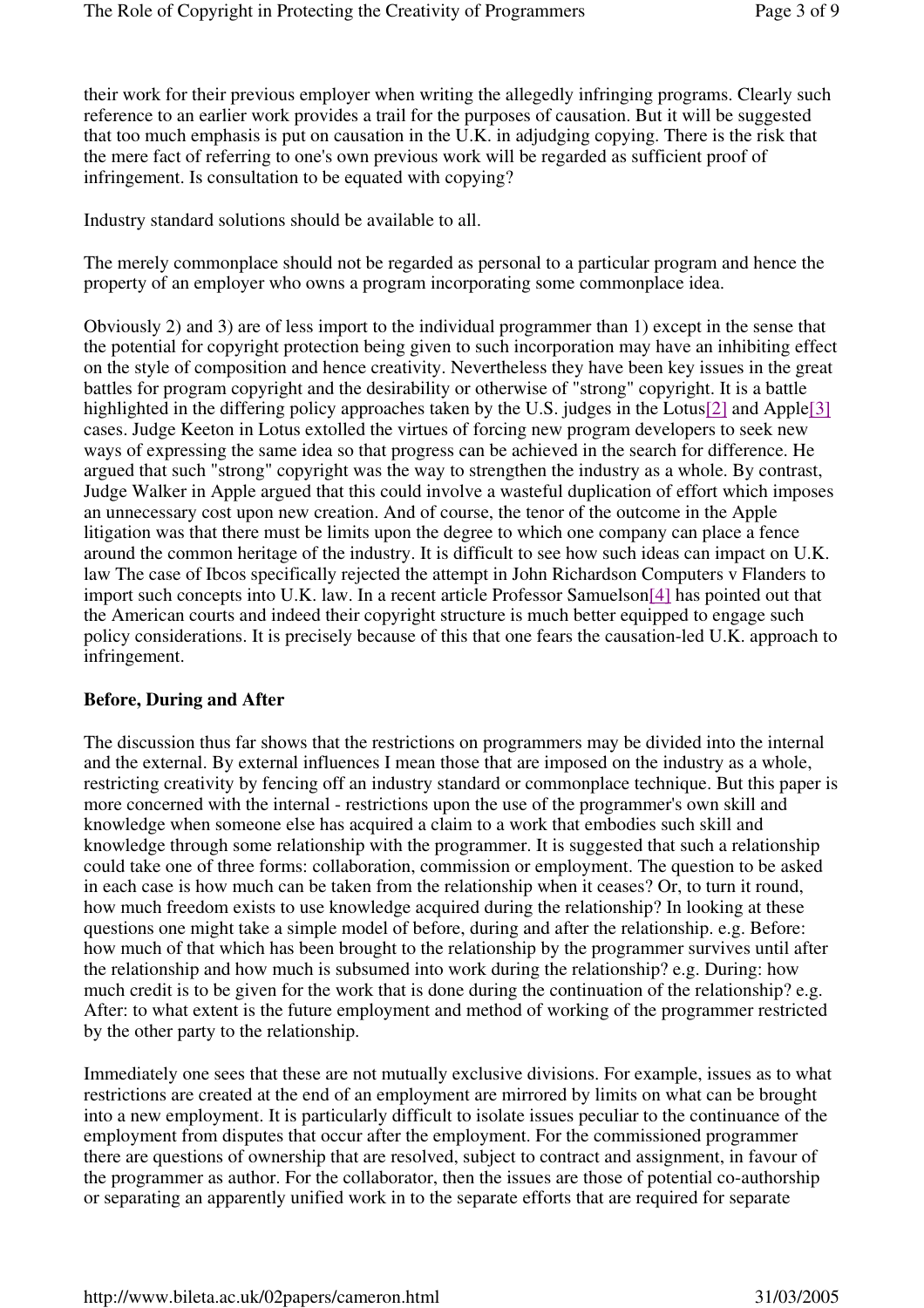authorship. But for the employee these issues are largely academic unless the contract of employment reverses the presumption of the employer's ownership contained in s11(2) Copyright, Designs and Patents Act 1988 (CDPA). Further the half-hearted attitude of the U.K. legislators to providing moral rights for the actual creators of works is especially prevalent in the case of the employed programmer. Not only have they no right to assert their authorship (s77 CDPA 1988) because of their employment (s79(3)(a) CDPA 1988) but in fact the entire class of "computer programs" are excluded from this moral right  $(s79(2)(a) \& c)$  CDPA 1988). Likewise the right to object to alterations and other `derogatory treatment' (s80 CDPA 1988)is removed from all programs by s81(2). It is as if there is a legislative denial of a programmer's creativity. At the least, there is an assertion of the primacy of capital and ownership over creativity in this field.

Again most of issues in all three phases identified above will be adjudged with the benefit of hindsight at the end of a relationship. The three "great" programmer cases[5] in the U.K. [Cantor] Fitzgerald v Tradition[6]; John Richardson Computers v Flanders[7]; and Ibcos v Barclay's Mercantile<sup>[8]</sup>] all involved post employment situations and looked back to the employment or even earlier. The issues in Ibcos include the question of the survival of pre-employment work from a post employment perspective while John Richardson Computers considered work undertaken as an independent contractor for someone who had previously been an employee. From this perspective one might almost regard Ibcos as a stereotypical sequence of events, at least in the 1970s and 80s. The Defendant, Mr Poole, had developed an accounts payroll package whilst working independently. He then became involved in an informal partnership with Mr Clayton to adapt his idea to the agricultural machinery business. This later became company, PK Computers Ltd, for which the copyright work was written incorporating Mr Poole's work - so what had happened to any earlier copyrights that he owned? Poole then drifted away from the company becoming first a consultant and then totally independent at which stage he produced the allegedly infringing program. So one can see a rhythm to the relationship of informality drifting into employment where, perhaps, the terms of employment relating to matters such as copyright are still less than explicit, followed ultimately by a parting of the ways and potential conflict. In John Richardson, the origins of the allegedly copied program were with the company's owner but some of the work was done by independent contractors as well as the defendant during his employment. The question is thus what became of their contributions given that there is no general principle of ownership being given to a commissioner.

By contrast, in Cantor Fitzgerald the independent skill and knowledge was developed by the programmers within the employment relationship and could only be separated from the effort due to the employee if it was in some sense exceptional and thus out of the employment. Even with employees working way over the traditional 40 hour week, the Courts will be unlikely to see such effort as being outside the employment contract. However the case does highlight one important similarity between the three cases of crucial significance to the theme of creativity. In each case when one looks at the skill and knowledge of the programmer, one is talking of specialism not only in programming technique but also in a particular field of application - in Richardson, a program for organising a pharmacy; in Ibcos, programs dealing in agricultural machinery; and in Cantor Fitzgerald, the programs involved systems for creating an automated market in bonds. From the judgement in the latter case, it is clear that one of the programmers, Mr Guppy was to quote the judge "a very good computer programmer ...perhaps outstandingly good." Of equal importance to the present theme Mr Guppy became very knowledgeable about the needs of the brokers and in turn the requirements of programs to meet those needs. Of course, such a programmer has transferable skills, to use the despised jargon, as a programmer but he also had personal skills as an analyser of the computing needs of a broker market. While the acquisition of such knowledge was held to be within his duties to the company, we can see that the boundary between the personal skill and company property is in danger of becoming blurred.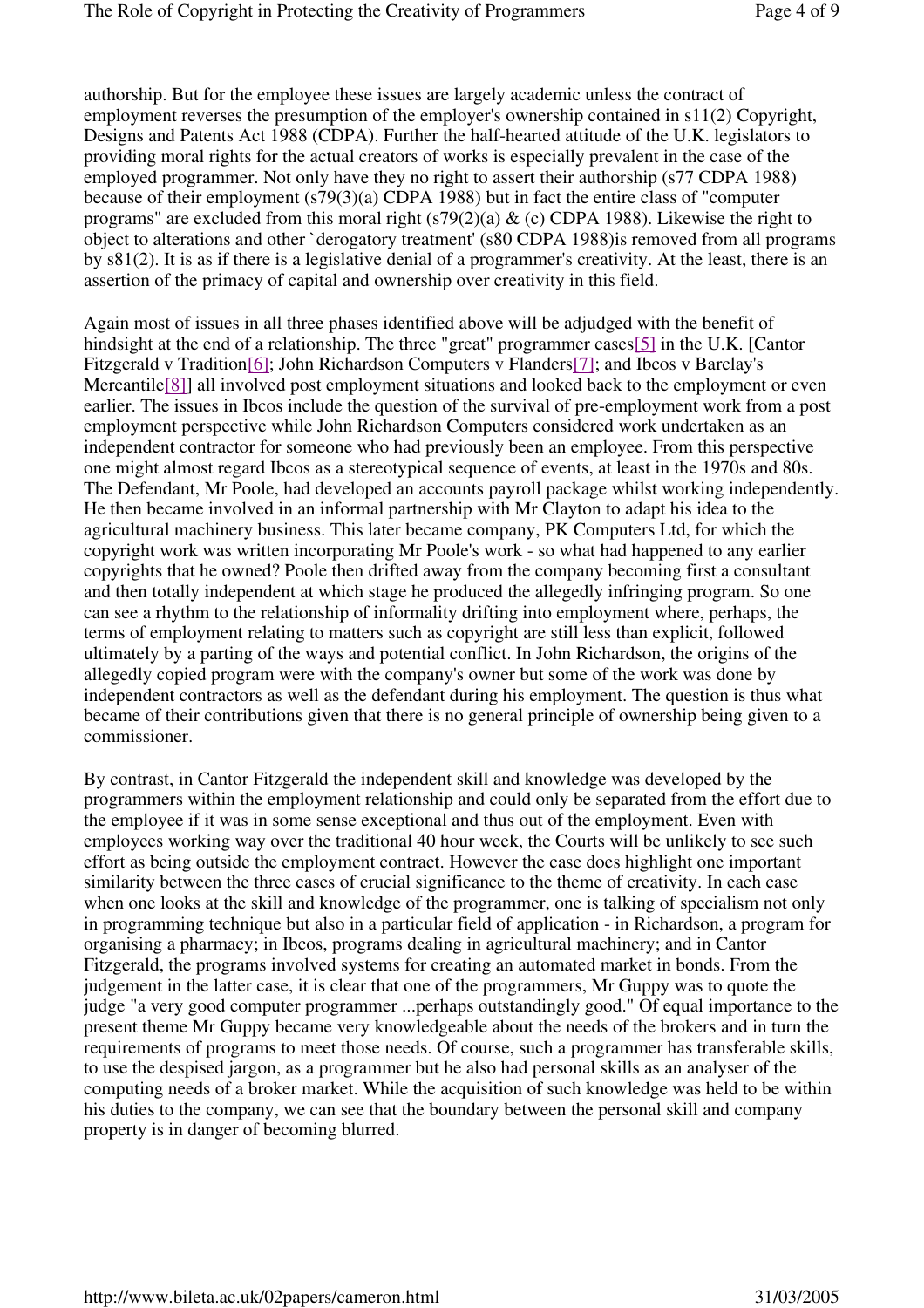# **Section 2 An Outline of Some of The Specific Problems**

It has been argued thus far that the U.K. approach to copyright has a stifling effect upon the way that ex employee/programmers work. Firstly because the U.K. approach to substantiality and infringement fails to discount sources that are not part of the authorship of the particular program. Secondly because there is a tendency to regard the employee's own skill and knowledge as subsumed within the product owned by the employer. In this section it is intended to summarise some of the factors that create this situation in the U.K.. These include:

The issue of the ownership of material brought to the relationship by the programmer.

The U.K. approach whereby similarity and causation are regarded as sufficient to prove substantial copying and hence infringement.

There is doubt as to what exactly is meant by a "work" especially in the context of a program or a module/routine the "work" is the most basic of all copyright concepts yet there is little discussion of it at a theoretical level.

In program copyright another basic concept that is frequently misused is that of "compilation"

The consequence of these factors is an approach whereby there are conflicting tendencies for the discussion of causation to look at similarities in small portions of the program while for ownership and protection the Courts look to the overall package irrespective of source.

#### **Ownership of material created prior to relationship**

The question here is what happens to independently authored material that is brought by the programmer to the relationship. There is no doubt that the U.K. Courts have found some difficulty with this situation. This is mainly because there appears to be a desire to find that an exemployee/programmer cannot hinder the employer in his exploitation of a venture that has been fulfilled during employment. Various approaches have been suggested to achieve this but some of these, particularly those suggested in John Richardson Computers and in Ibcos, cannot be regarded as satisfactory. In Richardson it will be remembered that the judge was dealing with work brought in by independent contractors. He suggested two ways in which the copyrights could be subsumed within the final product. First it is suggested that there is an implication of assignment or equitable ownership in favour of the producer of the work. Secondly it is suggested that the earlier work's copyright ceases to exist once it is included in a later, larger work. The same two suggestions seem to be made in Ibcos, albeit in a slightly different form and in the context of an employee as opposed to an independent contractor.

The idea of an earlier work being subsumed within a larger work is surely a non starter. The European Software Directive and the CDPA 1988 s 3(1) (c) as amended to take into account the Directive, both make it clear that preparatory work in the creation of a computer program is itself a copyright. This is certainly not the less true because the programmer happened not to be employed by the ultimate owner of the program at the time of the preparations? A fortiore, the same argument would apply if the "preparations" were themselves programs.

Further, the idea that various versions attract separate copyrights has been dramatically affirmed in the recent case of Sweeney v MacMillan. Publishers Ltd[9]. This case arose out of the tortured publishing history of James Joyce's book "Ulysses". Partly because it was banned in various countries during his lifetime and partly because it existed in many different versions because of its manner of composition, some scholars have come to believe that the version published during his lifetime needed to be modified to take into account other versions and manuscripts that remained unpublished at his death. These revisions were first brought together in an edition long after his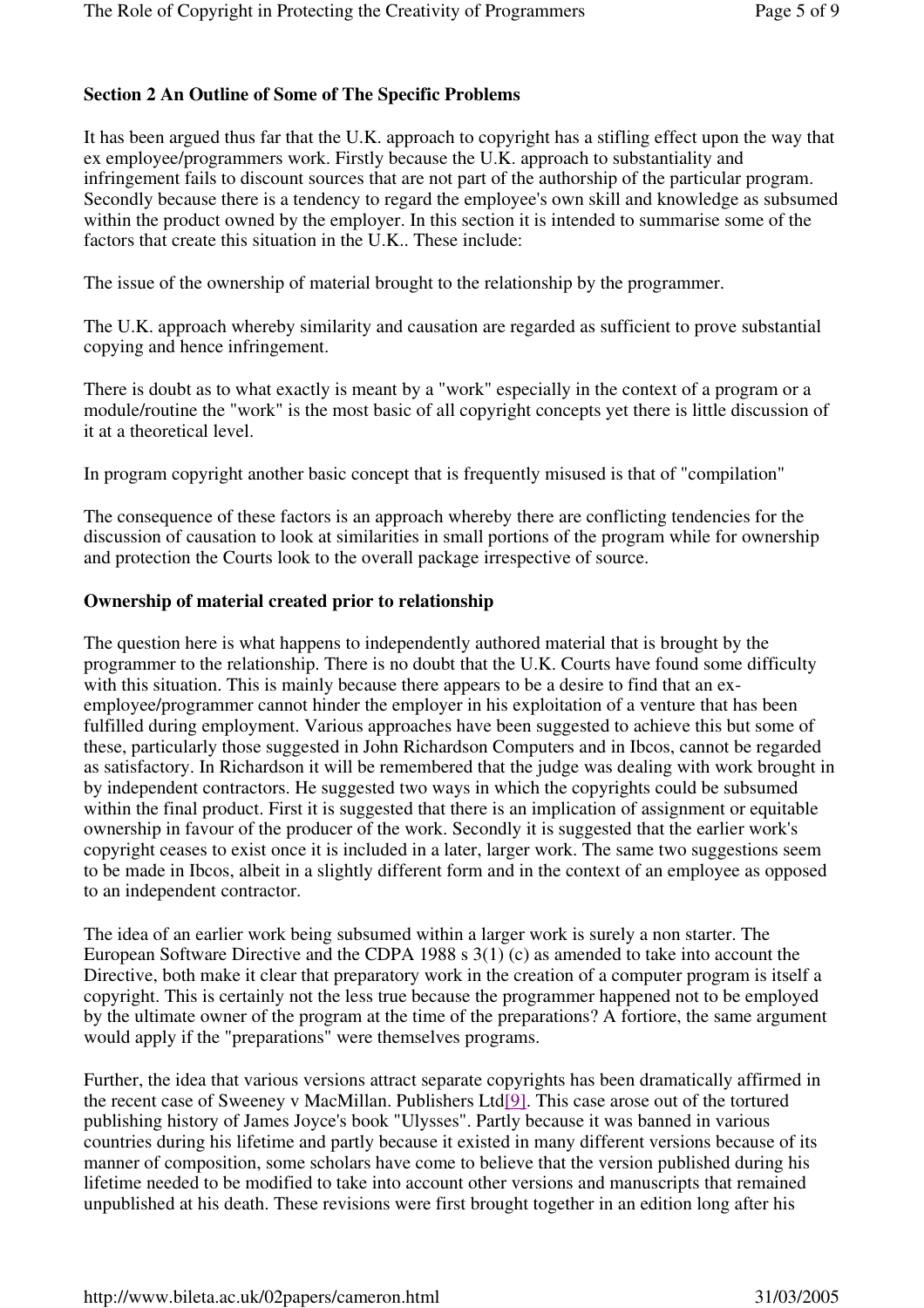death to produce a "correct" version. For present purposes one could regard the version published in his lifetime as out of copyright but it was held that the unpublished material which attracted copyright at the time of publication, remained in copyright  $[10]$ . The idea that preparatory writings and manuscripts were to be regarded as a part of the published version was explicitly rejected. There are difficulties with this decision in terms of the stifling of scholarship and of the possibility of the continuos reviving of copyrights but it certainly rejects the view of drafts being subsumed within a later work. Further in Ray v Classic FM plc[11], Lightman J castigated, as a "heresy," the suggestion that where preparatory copyright material was included within the intended jointly owned product then the earlier copyrights could be regarded as subsumed within the later one.

Thus one is left with the issue of an implied equitable assignment or ownership of the previous work. There are inevitably practical difficulties with this sort of idea. . Following the decision of the House of Lords in Liverpool City Council v Irwin [12], the courts must adopt a cautious approach and avoid making agreements with the benefit of hindsight, which the parties would not have contemplated themselves. The evidence accepted in Ibcos to justify such an inference was the agreement to terminate the programmer's employment. To back date that agreement to have an effect at the start of the employment seems to be dubious logic. The reason given by the judge is unconvincing. He states "it would be necessary to imply a licence to use those copyright works. The Court will not, unless there is no other reasonable construction, imply a term to make sense of the contract as a whole" With respect it should be easier to imply a license than a transfer of ownership. As shown in Ray v Classic FM, the implication should represent the minimum necessary to meet the expectations of the parties. Here the *maximum* required is a license that is irrevocable for inclusion of the previous work in the program created for the employer

#### **Similarity Causation and Substantial copying**

The approach taken by Jacob J in Ibcos Computers Limited v Barclays Mercantile Highland Finance Limited (supra) has gained a credence beyond the confines computer programming and been cited in a number of later cases .He suggested the following tests:

- (1) What are the work or works in which the plaintiff claims copyright?
- (2) Is each such work 'original'?
- (3) Was there copying from that work?
- (4) It there was copying, has a substantial part of that work been reproduced?

There is little doubt that this does encapsulate the typical approach to infringement in the U.K. Courts. However the present author has pointed out on a number of occasions that much of what was said in Ibcos was obiter in the sense that the facts of the case were extremely clear that copying had occurred. The key feature for present purposes is that substantiality is adjudged in these tests by looking at the work as a whole, not just those elements of it that show originality. This allows for protection of non-original elements within the work including those brought to the table from the programmers' own earlier work and general industry knowledge. Thus the usual British emphasis on issues of substantiality is maintained by contrast with the U.S. approach of identifying the original elements in the work as those which are to be protected.

This is connected to the approach to the relationship between causation and substantiality. The recent House of Lords decision in Designers Guild Ltd v Russell Williams (Textiles) Ltd[13], has emphasised the traditional British approach to equating the two in a somewhat explicit manner. It is at least arguable that infringement will be easier to prove in future. The case concerned a fabric design produced by the defendant that allegedly infringed the copyright of the plaintiff. The trial judge, relying primarily on the similarities between the two designs, concluded that there had been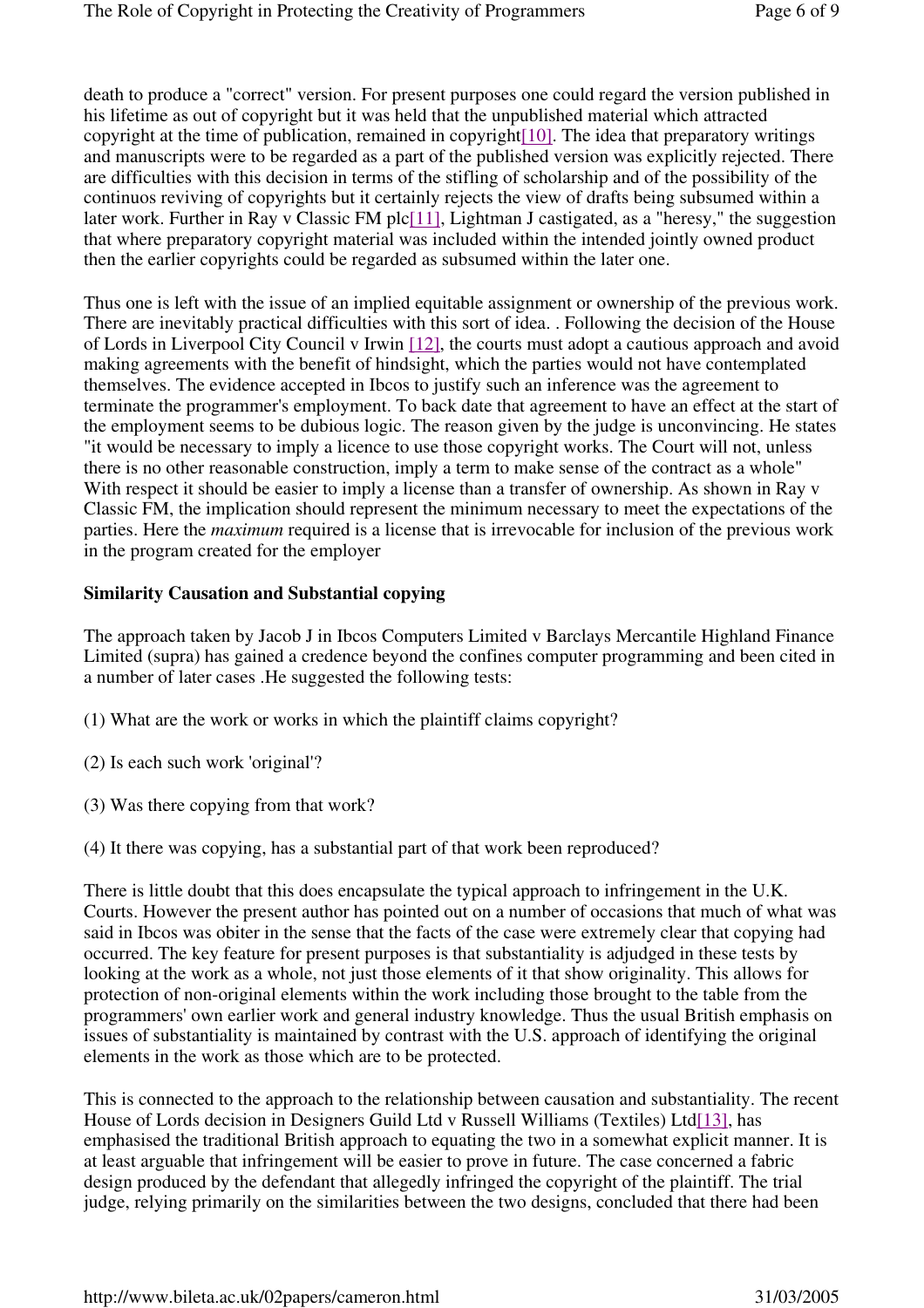substantial copying. The Court of Appeal concluded that the parts that had been copied did not amount to a substantial part. However the House of Lords reinstated the first instance decision, partly because they regarded issues of substantiality to be intimately connected to issues of evidence and therefore matters in which the appellate Courts should not readily interfere with the decision of the Judge. The attitude is perhaps best summed up in a passage from Lord Scott where he says: "The test proposed in *Laddie* [14] (pp 92-93 (para 2-108)) to determine whether an altered copy constitutes an infringement is: `Has the infringer incorporated a substantial part of the independent skill, labour etc contributed by the original author in creating the copyright work ...?' My Lords, I think this is a useful test, based as it is on an underlying principle of copyright law, namely, that a copier is not at liberty to appropriate the benefit of another's skill and labour"

If I may paraphrase this, his Lordship is saying that the Laddie test is useful but we (the House of Lords) are much more concerned in looking for copying than in deciding what is original skill and labour. A little bit later in his judgement he states "where the finding of copying is dependant, in the absence of direct evidence, upon the inferences to be drawn from the extent and nature of the similarities between the two works, the similarities will usually be determinative not only of the issue of copying but also of the issue of substantiality".

The possibility of those similarities coming from the programmers own store of knowledge or previous work or from common industry practice are all ignore in this formulation.

# **What is meant by a "work"?**

Logic would suggest that this would be a crucial issue in adjudging substantial taking and therefore by inference the extent of the programmer's effort that is "off limits" to him / her upon leaving employment. Cynicism might suggest that the lack of discussion is due to the British attitude that all that is derived from an earlier program must involve substantial taking. Earlier in this piece I discussed the way in which programs are assembled from a number of separate routines and modules. However the boundary between a module and a program is hard to see. It is essentially a matter of convenience. However if each module is regarded a separate copyright work, then the taking of a substantial part of just one module would amount to infringement even if it was derived from the "bank" of modules available from other sources. If one looks at the programs as a whole then there is room to take into account many factors to judge the "quality" of that which is taken. The present author has previously commented favourably on the Australian case of Powerflex Services Pty Ltd v Data Access Corporation (1997) [15] and the American case of Baystate Technologies. Inc. v. Bentley Systems, Inc. (United States District Court for the District of Massachusetts (1996)) [16]. Those cases reject the idea that a separate copyright attaches to each and every constituent part of a program so that the taking of any one part amounts to an act sufficiently substantial as to amount to infringement in itself. In the U.K. the position is much less clear. Ibcos, as one would expect, seems to take the view that one can separate the various modules into both separate and accumulative copyrights. This is tied to the view that computer programs can be regarded as compilations in the sense of being assembled from separate components (see below). By contrast Cantor Fitzgerald sends out some mixed messages. Pumphrey J concludes: on this issue: "So in my judgement the substantiality of what is taken has to be judged against the collection of modules viewed as a whole." On the other hand his limited findings of infringement are based upon an analysis of various individual modules. There is an ambiguity in the words he uses to conclude that one of the programmers has infringed: "Substantiality is to be judged in the light of the skill and labour in design and coding which went into the piece of code which is alleged to be copied...(Mr Gilbert)[17] still appropriated a substantial part of the skill and labour which went into the CFI modules". The phrase still seems ambiguous. What is "the piece of code which is alleged to be copied."? Is it the coding of each individual module or the whole of the programs written by the team or something in between?

#### **Substantiality and Compilation.**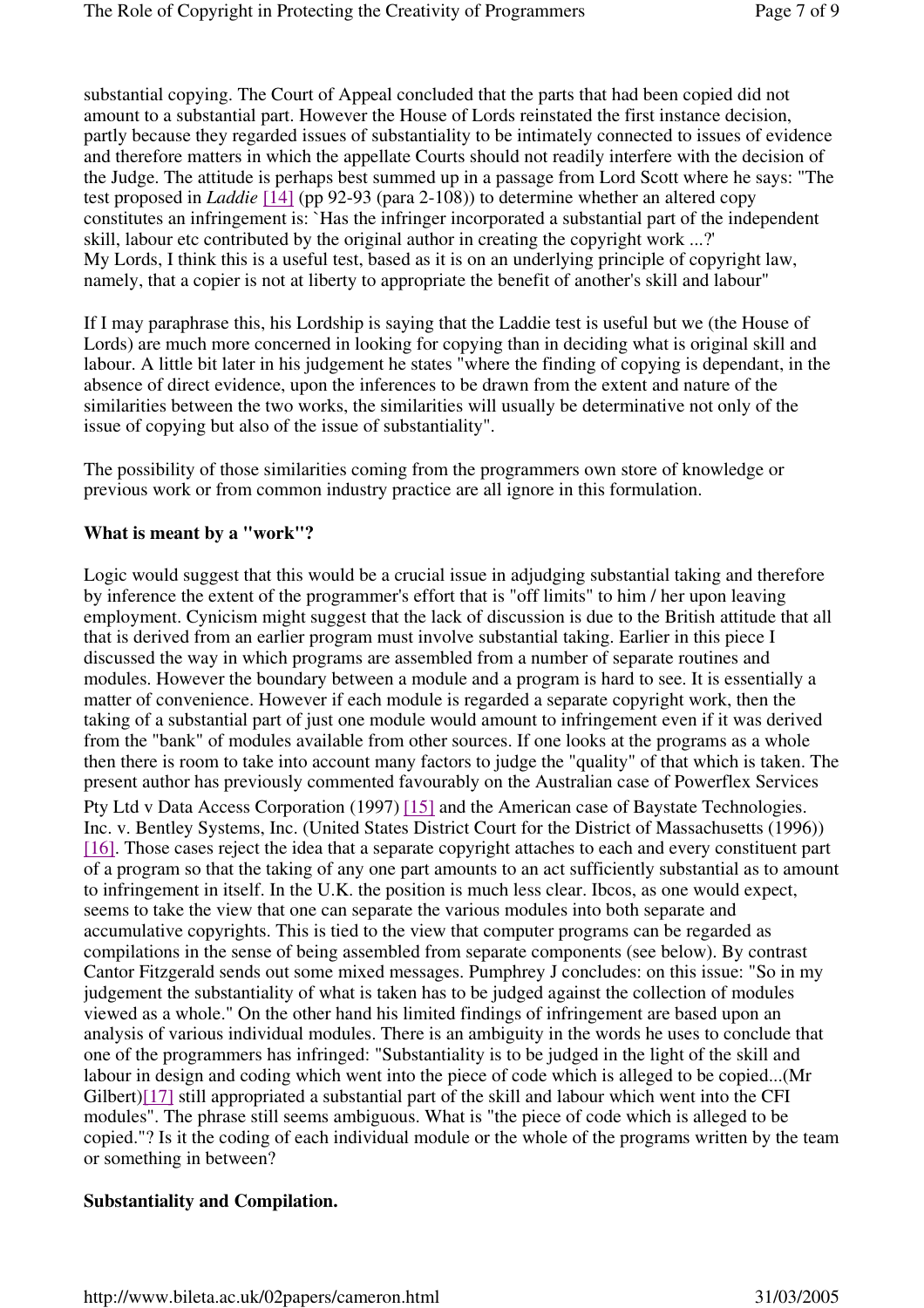"Compilation" is an inherently ambiguous word given its connection to the equally multi defined "compile". It carries many definitions. In computing it has of course acquired a specialised meaning to produce a machine coded version of a program from a high level language. In copyright, it is another of the basic terms in U.K. law that is not defined. This has left some potential for using different connotations of the word in new contexts. Generally one would assume that it carries the idea of bringing together disparate individual works. However it is often used in every day language to deal with the bringing together new material as in "compiling a report" or "compiling data" or even "compiling a crossword" In this sense, the word has no precise meaning. Everything creative is thus compiled and it would be hard to think of a copyright work that was not compiled. It is submitted that this cannot be the meaning of the word in s3(1)(a) CDPA 1988. However there was a hint of such a broad meaning in Sweeney v Macmillan where it was suggested of the way that Joyce constructed his novel: "it is a long and extremely complex work, and was written over a lengthy period. Nor was it all written in anything like a straightforward narrative process or style. Especially in the later sections the process seems to have been more one of compilation, from many and various external sources" Fortunately this does not seem to have influenced the ultimate judgement or decision.

It is submitted that the normal meaning does involve the notion of separate works being brought together. It is further suggested that the idea from Ibcos that programs are per se compilations is a dangerous one. The program `compilation' idea seems to refer to the manner in which a program will be created by putting together various modules or subroutines. The compilation idea could be relevant in two ways: either by allowing protection when individual modules are derived from nonoriginal sources, or by giving protection to the structure of the piece. It is its use in this latter sense that seems to predominate in commentaries upon the nature of computer program copyright but it is equally dangerous in the former sense in that encourages a view of each routine as a separate protectable work.

#### **Conclusion**

The overall message is that that portion of the programmers skill and knowledge, that is encapsulated in programs written for an employer, is likely to be denied him for future use. In the law of confidentiality, some care is taken to protect the programmer's freedom of employment by allowing the ex employee the use of his / her expertise as long as it does not involve the disclosure of trade secrets (whatever they are) - see Faccenda Chicken v Fowler[18]. But in copyright the opposite approach seems to have held sway. From the very early case of Northern Office Micro Computers Ltd v Rosenstein[19] the attitude has been that it is not proper to allow a programmer to make use of work done for a former employer as a reminder or aide memoire in doing new work. In that case it was demanded that an allegedly lawful copy of a program should be returned to the employer although there was no evidence of any intention to copy. Apparently in the U.K. reference means derivation means causation means substantial copying means infringement. The fact that those similarities come from other causes such as the industry's common heritage or from the programmer's own independently created program or method of working[20], seems to count for naught in the scheme of things.

[1] Cantor Fitzgerald International (an unlimited company) and another v Tradition (UK) Limited and others [2000] FSR 95

[2] (1990) 740 F. Supp. 37

[3] Apple v Microsoft (1992) 799 F. Supp 1006

[4] [2001] European Intellectual Property Review 409 "Economic and Constitutional Influences on